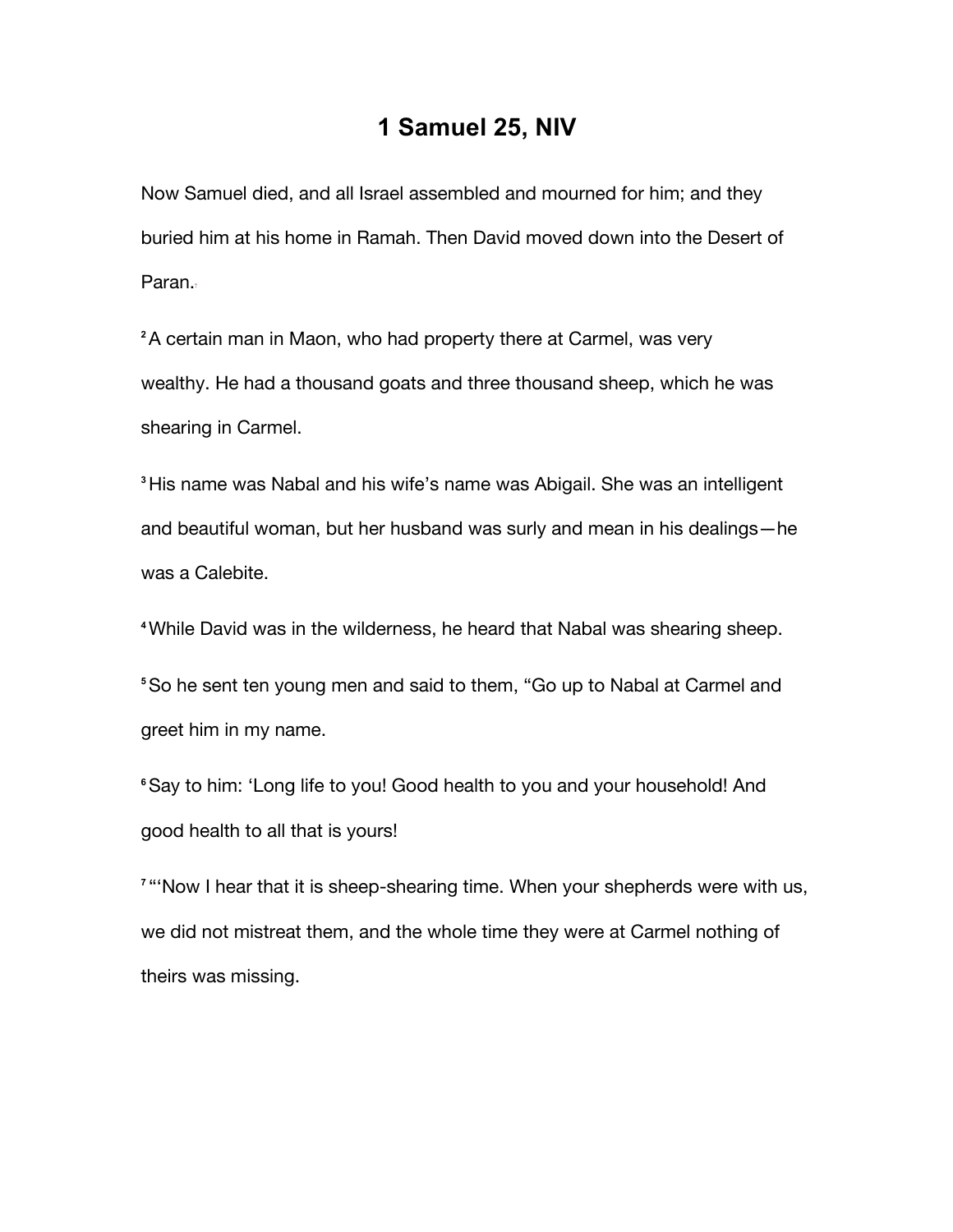**<sup>8</sup>**Ask your own servants and they will tell you. Therefore be favorable toward my men, since we come at a festive time. Please give your servants and your son David whatever you can find for them.'"

**<sup>9</sup>**When David's men arrived, they gave Nabal this message in David's name. Then they waited.

**<sup>10</sup>**Nabal answered David's servants, "Who is this David? Who is this son of Jesse? Many servants are breaking away from their masters these days.

**<sup>11</sup>**Why should I take my bread and water, and the meat I have slaughtered for my shearers, and give it to men coming from who knows where?"

**<sup>12</sup>**David's men turned around and went back. When they arrived, they reported every word.

**<sup>13</sup>**David said to his men, "Each of you strap on your sword!" So they did, and David strapped his on as well. About four hundred men went up with David, while two hundred stayed with the supplies.

**<sup>14</sup>**One of the servants told Abigail, Nabal's wife, "David sent messengers from the wilderness to give our master his greetings, but he hurled insults at them.

**<sup>15</sup>**Yet these men were very good to us. They did not mistreat us, and the whole time we were out in the fields near them nothing was missing.

**<sup>16</sup>**Night and day they were a wall around us the whole time we were herding our sheep near them.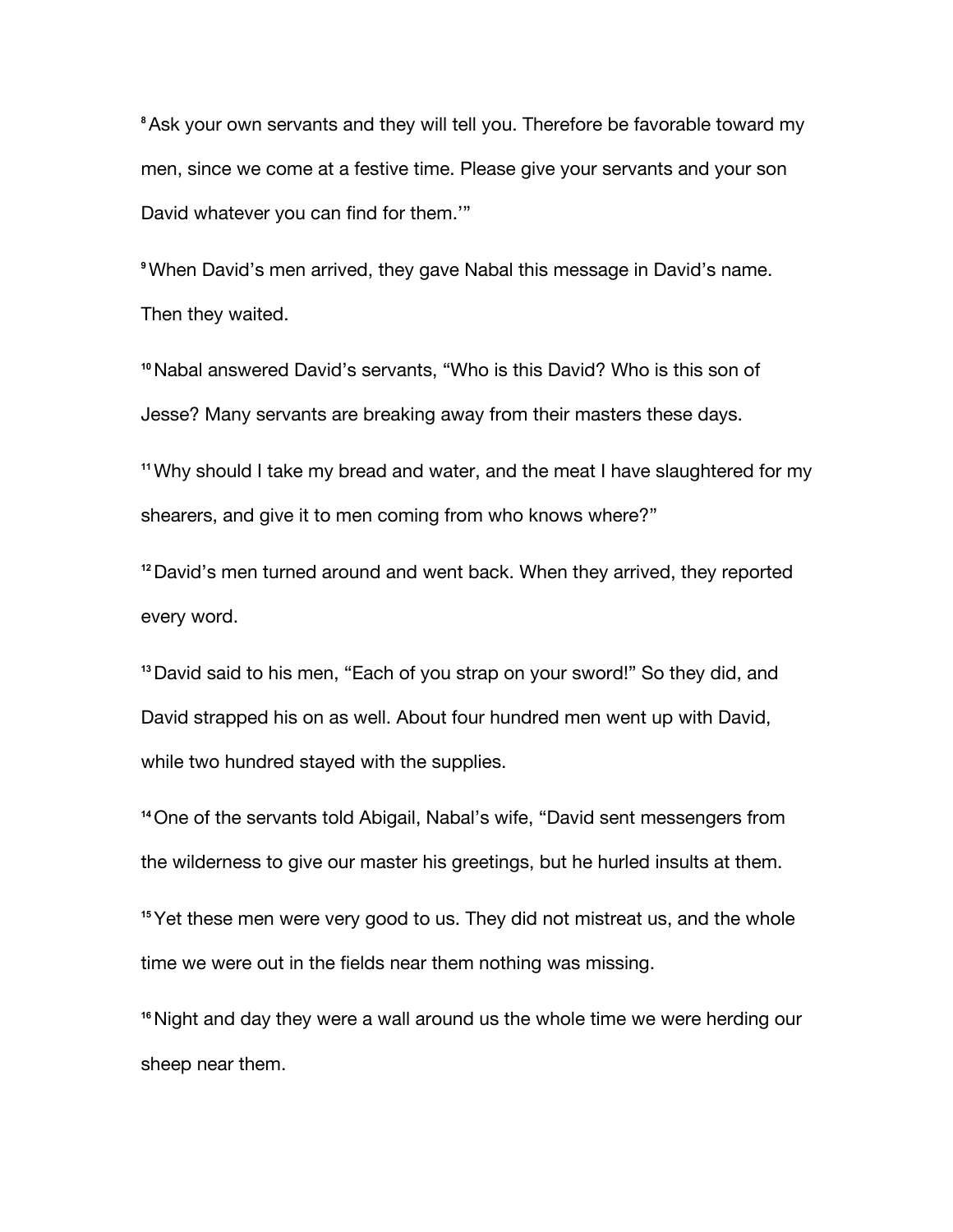**<sup>17</sup>**Now think it over and see what you can do, because disaster is hanging over our master and his whole household. He is such a wicked man that no one can talk to him."

**<sup>18</sup>**Abigail acted quickly. She took two hundred loaves of bread, two skins of wine, five dressed sheep, five seahs of roasted grain, a hundred cakes of raisins and two hundred cakes of pressed figs, and loaded them on donkeys.

**<sup>19</sup>**Then she told her servants, "Go on ahead; I'll follow you." But she did not tell her husband Nabal.

**<sup>20</sup>**As she came riding her donkey into a mountain ravine, there were David and his men descending toward her, and she met them.

**<sup>21</sup>**David had just said, "It's been useless—all my watching over this fellow's property in the wilderness so that nothing of his was missing. He has paid me back evil for good.

<sup>22</sup> May God deal with David, be it ever so severely, if by morning I leave alive one male of all who belong to him!"

**<sup>23</sup>**When Abigail saw David, she quickly got off her donkey and bowed down before David with her face to the ground.

**<sup>24</sup>**She fell at his feet and said: "Pardon your servant, my lord, and let me speak to you; hear what your servant has to say.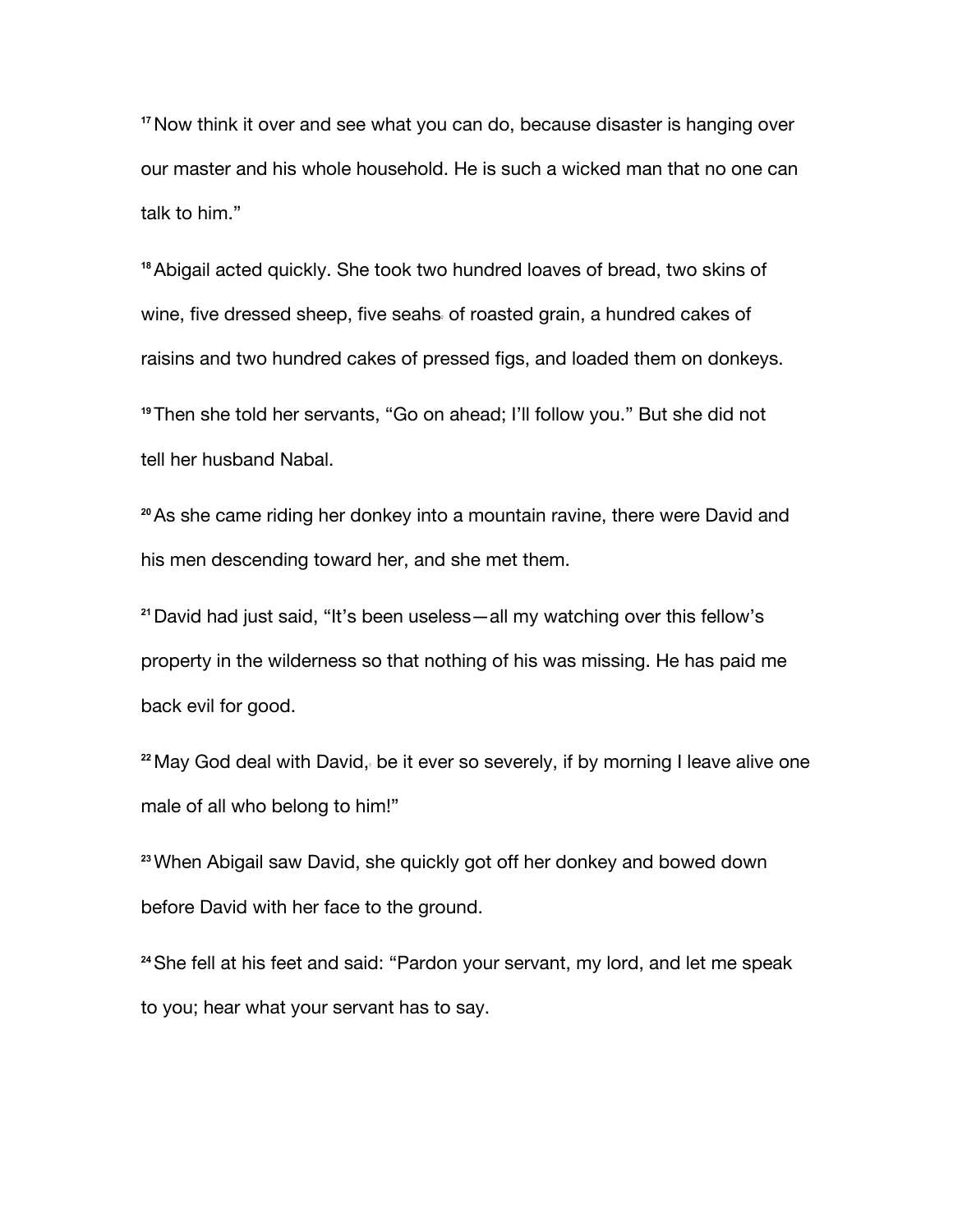**<sup>25</sup>**Please pay no attention, my lord, to that wicked man Nabal. He is just like his name—his name means Fool, and folly goes with him. And as for me, your servant, I did not see the men my lord sent.

**<sup>26</sup>**And now, my lord, as surely as the LORD your God lives and as you live, since the LORD has kept you from bloodshedand from avenging yourself with your own hands, may your enemies and all who are intent on harming my lord be like Nabal.

**<sup>27</sup>**And let this gift, which your servant has brought to my lord, be given to the men who follow you.

**<sup>28</sup>** "Please forgive your servant's presumption. The LORD your God will certainly make a lasting dynasty for my lord, because you fight the LORD's battles, and no wrongdoing will be found in you as long as you live.

**<sup>29</sup>**Even though someone is pursuing you to take your life, the life of my lord will be bound securely in the bundle of the living by the LORD your God, but the lives of your enemies he will hurlaway as from the pocket of a sling.

**<sup>30</sup>**When the LORD has fulfilled for my lord every good thing he promised concerning him and has appointed him ruler over Israel,

**<sup>31</sup>**my lord will not have on his conscience the staggering burden of needless bloodshed or of having avenged himself. And when the LORD your God has brought my lord success, remember your servant."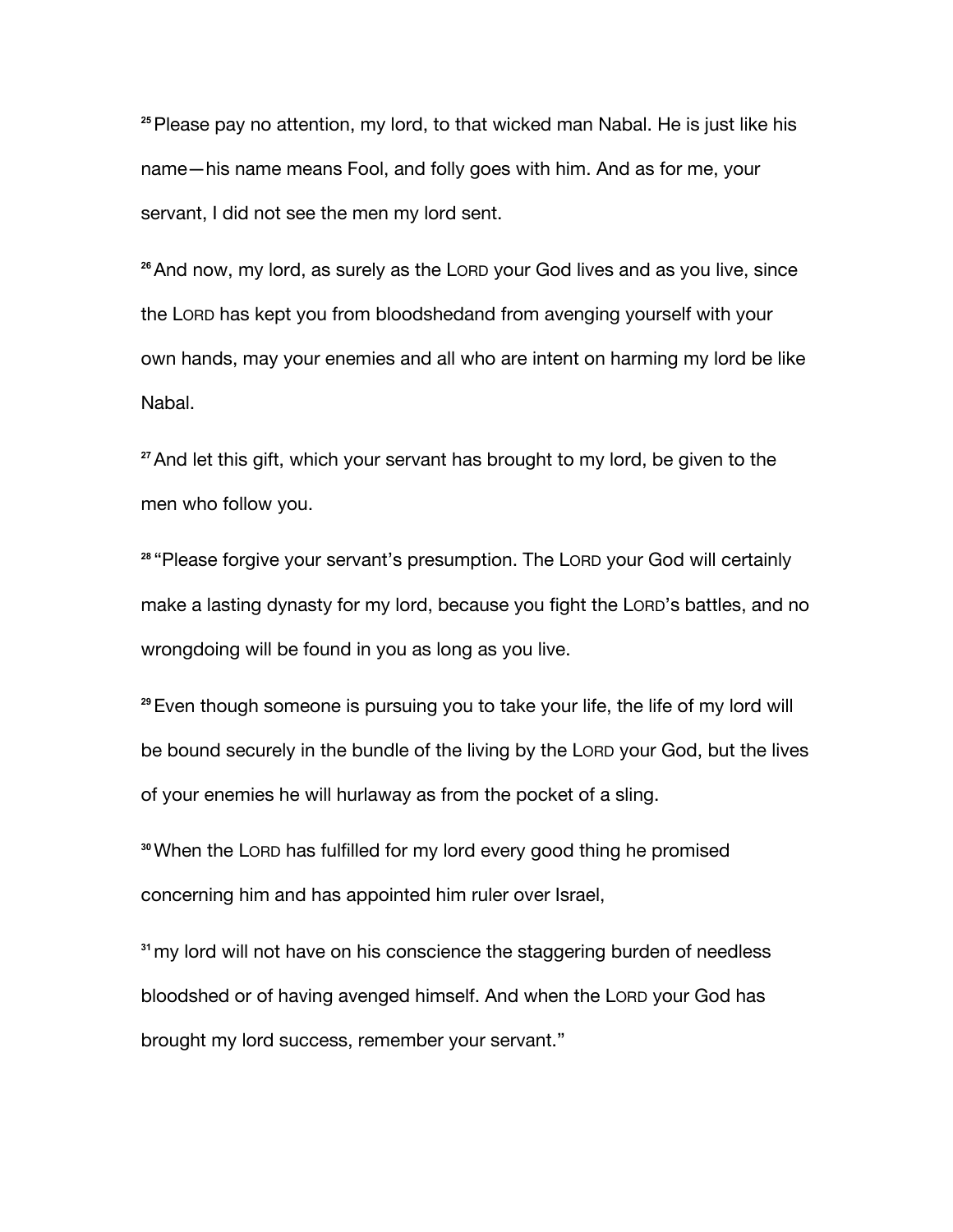**<sup>32</sup>**David said to Abigail, "Praise be to the LORD, the God of Israel, who has sent you today to meet me.

**<sup>33</sup>**May you be blessed for your good judgment and for keeping me from bloodshed this day and from avenging myself with my own hands.

**<sup>34</sup>**Otherwise, as surely as the LORD, the God of Israel, lives, who has kept me from harming you, if you had not come quickly to meet me, not one male belonging to Nabal would have been left alive by daybreak."

**<sup>35</sup>**Then David accepted from her hand what she had brought him and said, "Go home in peace. I have heard your words and granted your request."

**<sup>36</sup>**When Abigail went to Nabal, he was in the house holding a banquet like that of a king. He was in high spirits and very drunk. So she told him nothing at all until daybreak.

**<sup>37</sup>**Then in the morning, when Nabal was sober, his wife told him all these things, and his heart failed him and he became like a stone.

**<sup>38</sup>**About ten days later, the LORD struck Nabal and he died.

**<sup>39</sup>**When David heard that Nabal was dead, he said, "Praise be to the LORD, who has upheld my cause against Nabal for treating me with contempt. He has kept his servant from doing wrong and has brought Nabal's wrongdoing down on his own head."

Then David sent word to Abigail, asking her to become his wife.